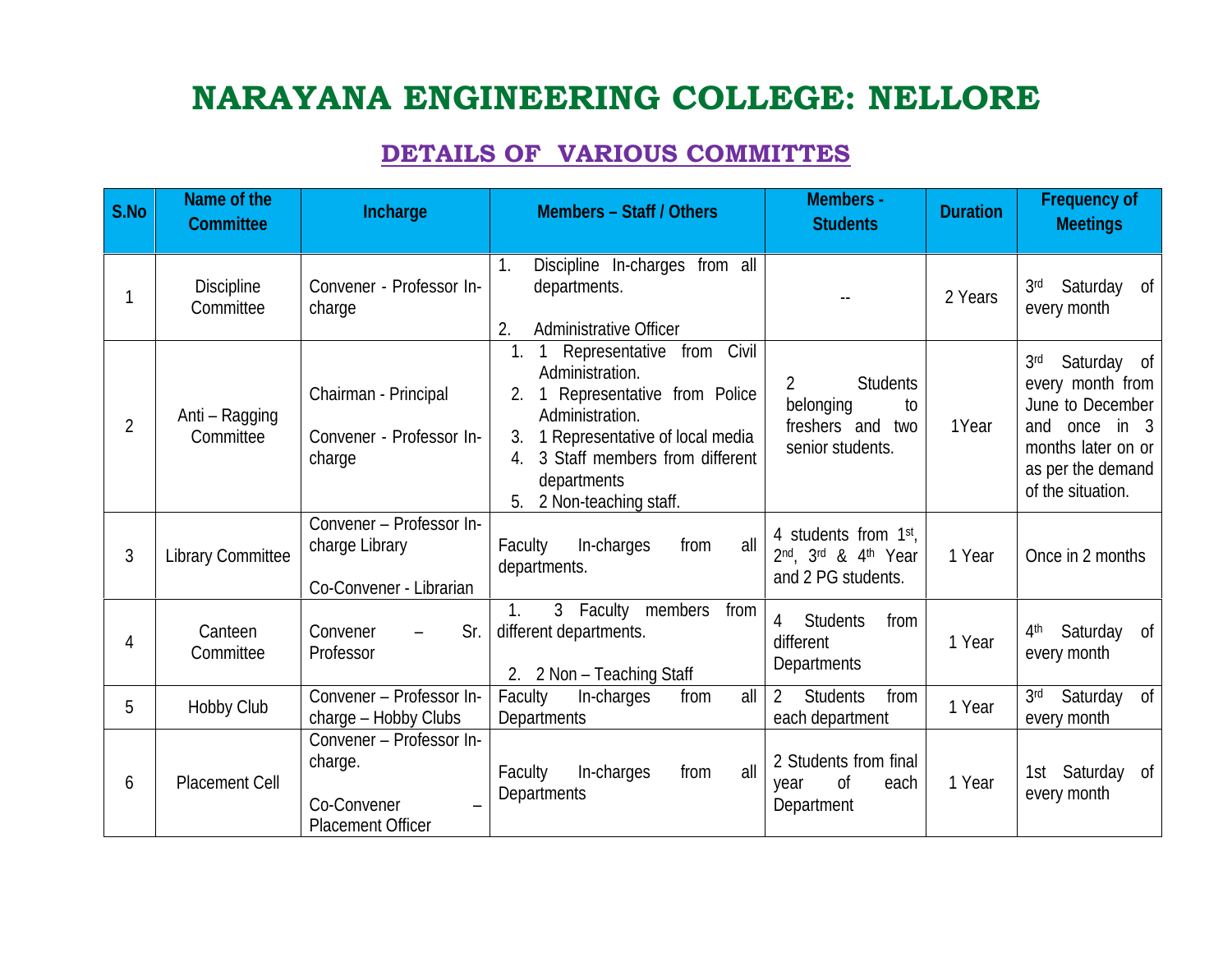| <b>S.No</b> | Name of the<br><b>Committee</b>                        | Incharge                                                                                | <b>Members - Staff / Others</b>                        | <b>Members-</b><br><b>Students</b> | <b>Duration</b> | <b>Frequency of</b><br><b>Meetings</b> |
|-------------|--------------------------------------------------------|-----------------------------------------------------------------------------------------|--------------------------------------------------------|------------------------------------|-----------------|----------------------------------------|
| 7           | <b>Time Table</b><br>Committee                         | Convener - Professor In-<br>charge - Time Tables                                        | Faculty<br>all<br>In-charges<br>from<br>departments    |                                    | 1 Year          | 1st Saturday of<br>every month         |
| 8           | Career Guidance<br>Cell                                | Convener - Professor In-<br>charge.<br>Co-Convener<br><b>Placement Officer</b>          | In-charges<br>Faculty<br>all<br>from<br>departments    |                                    | 2 Years         | Saturday of<br>1st<br>every month      |
| 9           | Entrepreneurship<br>Development Cell                   | Convener - Professor In-<br>charge.<br>Member Secretary $-1$<br>Senior Faculty from MBA | 4 Faculty members from different<br>Departments        |                                    | 2 Years         | Once in 2 Months                       |
| 10          | Grievance<br>Redressal Cell-<br>Department Level       | Convener - HOD                                                                          | 3<br>Faculty<br>members<br>from<br>the<br>department   |                                    | 1 Year          | and<br>when<br>As<br>necessary         |
| 11          | Grievance<br>Redressal Cell-<br><b>Institute Level</b> | Convener - Principal<br>Convener<br>Co<br>Professor<br>In-Charge<br><b>Discipline</b>   | 4 Senior faculty members from<br>different Departments |                                    | 1 Year          | and<br>As<br>when<br>necessary         |
| 12          | HV&E Cell                                              | Coordinator - Professor<br>In-charge                                                    | Faculty<br>In-charges<br>from<br>all<br>Departments    | 1 Student from each<br>Department  | 1 Year          | Once in 3 months                       |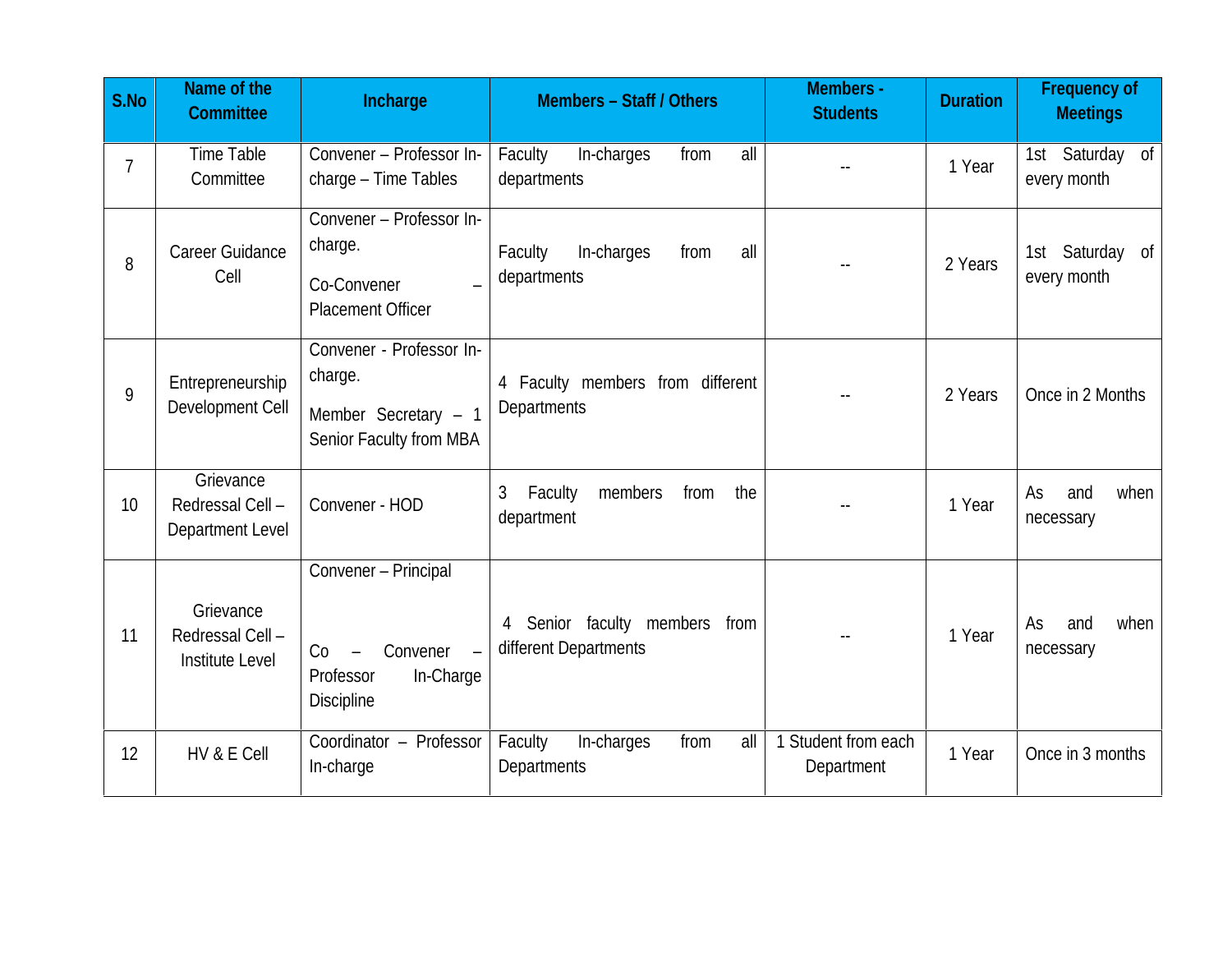| <b>S.No</b> | Name of the<br><b>Committee</b>                           | Incharge                                                                               | Members - Staff / Others                                                                                                                        | <b>Members-</b><br><b>Students</b>                              | <b>Duration</b> | <b>Frequency of</b><br><b>Meetings</b>                                                            |
|-------------|-----------------------------------------------------------|----------------------------------------------------------------------------------------|-------------------------------------------------------------------------------------------------------------------------------------------------|-----------------------------------------------------------------|-----------------|---------------------------------------------------------------------------------------------------|
| 13          | Industry - Institute<br><b>Interaction Cell</b><br>(IIIC) | Convener - Professor In-<br>charge                                                     | 4 Faculty members from different<br>Departments                                                                                                 | 1 Student from each<br>Department                               | 2 Years         | 3rd Saturday of<br>every month.                                                                   |
| 14          | <b>Library Advisory</b><br>Committee                      | Chairman - Professor In-<br>charge - Library<br>Secretary<br>Member<br>Librarian       | All HOD <sub>S</sub>                                                                                                                            | <b>Students</b><br>3<br>from<br>different<br><b>Departments</b> | 1 Year          | 1st Saturday -<br>Once in 3 months.<br>Special meetings<br>and<br>when<br><b>as</b><br>necessary. |
| 15          | <b>Sports Committee</b>                                   | Coordinator - Professor<br>In-charge<br>$Co -$ coordinator<br><b>Physical Director</b> | Faculty In-charges of all Departments                                                                                                           | 1 Student from each<br>Department                               | 1 Year          | 4th Saturday of<br>every month                                                                    |
| 16          | Women's Forum                                             | Convener - Professor In-<br>- Women's<br>charge<br>Forum                               | Faculty In-charges of all Departments                                                                                                           | Girl student from<br>each Department                            | 1 Year          | Once in 2 months                                                                                  |
| 17          | Women's<br>Grievance<br><b>Redressal Cell</b>             | Secretary<br>Women<br>$\overline{\phantom{m}}$<br>working at Senior Level.             | 1. 2 Senior Women faculty<br>members.<br>2. 2 Women non $-$ teaching<br>staff.<br>Representative of an NGO.<br>1 prominent lady advocate.<br>4. |                                                                 | 3 Years         | Twice<br>in<br>a<br>semester or as per<br>the demand of the<br>situation.                         |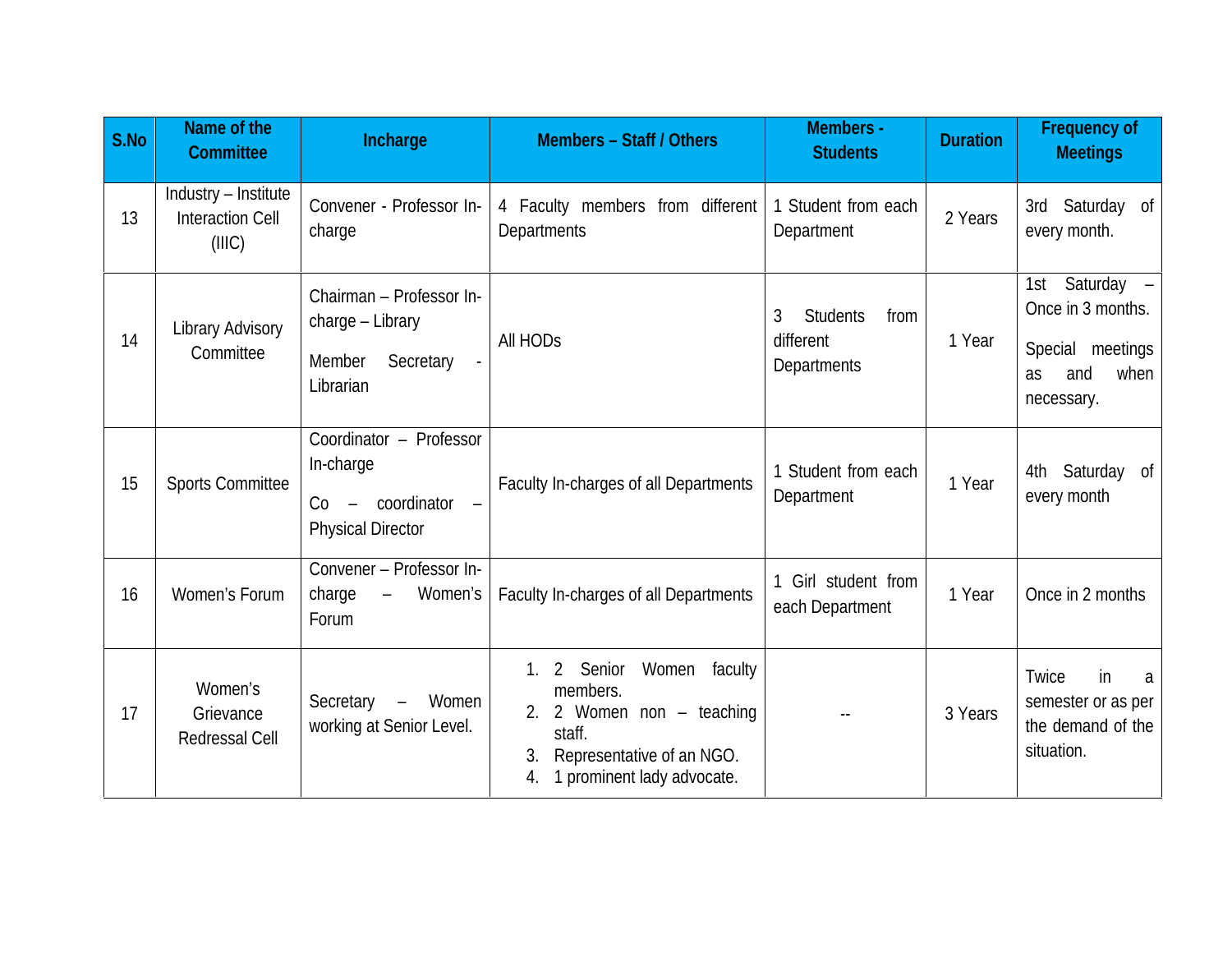| S.No | Name of the<br><b>Committee</b>                   | Incharge                                                                            | <b>Members - Staff / Others</b>                                                                                                                                                                                  | <b>Members-</b><br><b>Students</b>                             | <b>Duration</b> | <b>Frequency of</b><br><b>Meetings</b>                        |
|------|---------------------------------------------------|-------------------------------------------------------------------------------------|------------------------------------------------------------------------------------------------------------------------------------------------------------------------------------------------------------------|----------------------------------------------------------------|-----------------|---------------------------------------------------------------|
| 18   | Alumni Committee                                  | Convener - Professor In-<br>charge                                                  | Faculty In-charges of all Departments                                                                                                                                                                            |                                                                | 2 Years         | Once in 3 months                                              |
| 19   | <b>IQAC</b>                                       | Chairperson - Head of<br>the Institution<br>Coordinator $-1$ Senior<br>Staff member | 1. A few senior administrative<br><b>officers</b><br>3 to 8 teachers<br>2.<br>3.<br>member<br>1<br>from<br>the<br>management<br>1 or 2 nominees from<br>4<br>Employers / Industrialists /<br><b>Stakeholders</b> | 1 Student                                                      | 2 Years         | Once in 3 months                                              |
| 20   | Department<br>Student<br>Association<br>Committee | Coordinator - Professor<br>In-charge                                                |                                                                                                                                                                                                                  | <b>Students</b><br>3<br>from<br>each year of the<br>department | 1 Year          | 4th Saturday of<br>every month                                |
| 21   | SC/STCell                                         | Coordinator - 1 Senior<br>Faculty member                                            | Staff member from<br><sub>SC</sub><br>$\mathbf{1}$ .<br>$\mathbf{1}$<br>Community<br>Staff member<br>2.1<br>from ST<br>Community                                                                                 |                                                                | 1 Year          | 4th Saturday of<br>every month                                |
| 22   | <b>NSS</b>                                        | Program Coordinator -<br>Professor In-charge                                        | Faculty In-charges of all Departments                                                                                                                                                                            | 1 Student from each<br>Department                              | 1 Year          | 4th Saturday of<br>month<br>every<br>during<br>course<br>work |
| 23   | R&DCell                                           | Convener - Professor In-<br>$charge - R&D$                                          | Faculty In-charges of all Departments                                                                                                                                                                            |                                                                | 2 Years         | 3rd Saturday of<br>every month                                |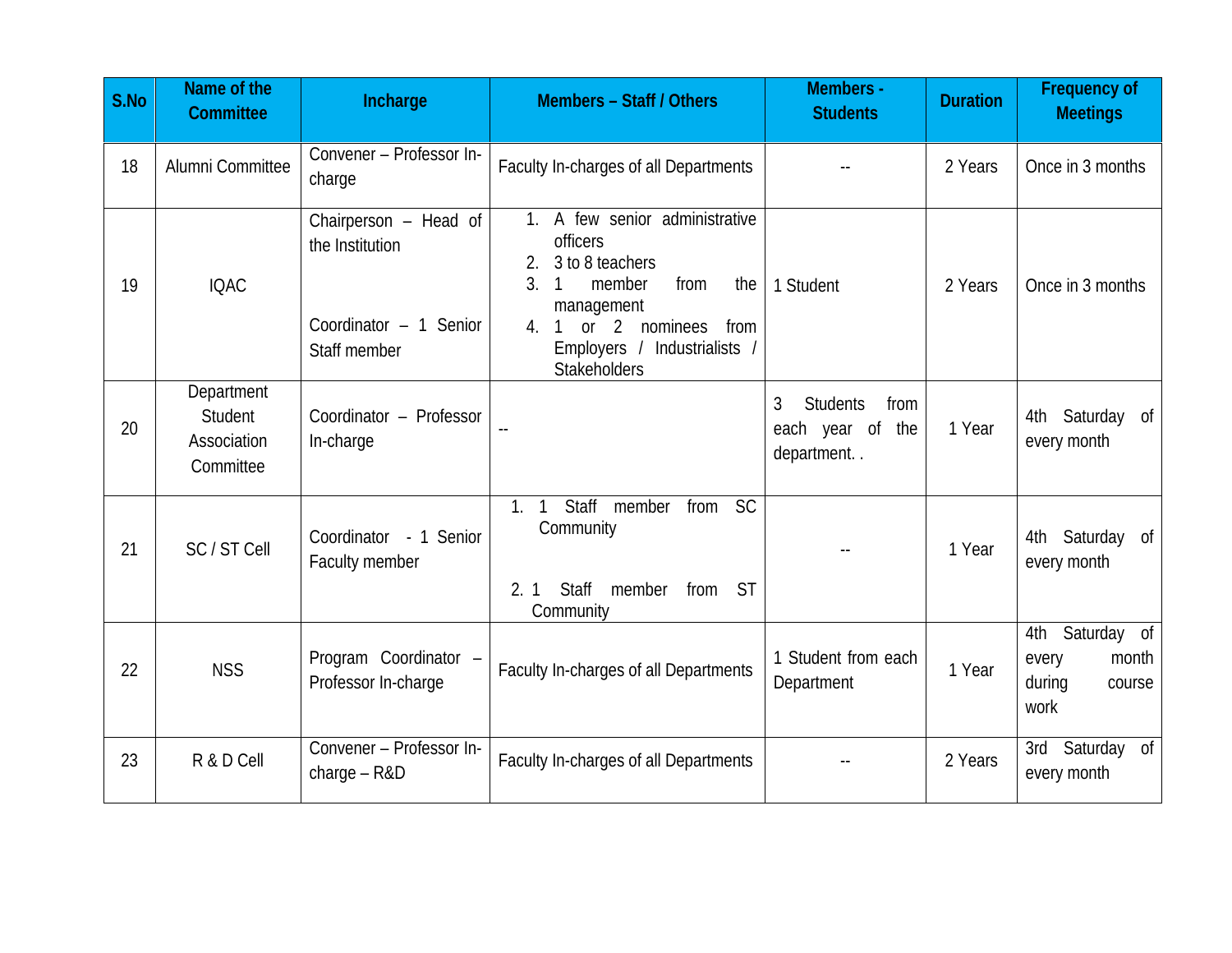| <b>S.No</b> | Name of the<br><b>Committee</b>                 | Incharge                                                                                          | <b>Members - Staff / Others</b>                                                                                    | <b>Members-</b><br><b>Students</b> | <b>Duration</b> | <b>Frequency of</b><br><b>Meetings</b>                        |
|-------------|-------------------------------------------------|---------------------------------------------------------------------------------------------------|--------------------------------------------------------------------------------------------------------------------|------------------------------------|-----------------|---------------------------------------------------------------|
| 24          | College Academic<br>Committee                   | Chairman - Principal                                                                              | <b>Heads of all Departments</b><br>Exam Cell In-charge                                                             |                                    | 1 Year          | 1st Saturday of<br>every<br>month<br>during<br>course<br>work |
| 25          | Examination<br>Grievance<br>Committee           | Chief<br>Convener<br>Superintendent<br>Principal<br>$Co-convener -$<br>Exam<br>Section In-charge  | 3 Faculty members from different<br>Departments                                                                    |                                    | 2 Years         | Saturday of<br>4th<br>every month                             |
| 26          | Innovation &<br><b>Incubation Cell</b><br>(IIC) | Convener $-$ Dean /<br>Professor I/C-R&D<br>Co-convener - In-charge<br>of IIC                     | Faculty In-charges of all Departments                                                                              | 1 Student from each<br>Department  | 1 Year          | Once in 2 months                                              |
| 27          | Maintenance<br>Committee                        | Convener - Professor In-<br>charge - Maintenance<br>Co-convener<br><b>Administrative Officer</b>  | 1. Faculty In-charges of all<br>Departments.<br>2. Construction Engineer<br>3 <sub>l</sub><br>Maintenance Engineer |                                    | 2 Years         | 1st Saturday of<br>every month                                |
| 28          | Website<br>Committee                            | Convener - Professor In-<br>charge<br>Web<br>Co-convener<br>$\overline{\phantom{0}}$<br>Developer | Faculty In-charges of all Departments                                                                              |                                    | 2 Years         | 3rd Saturday of<br>every month                                |